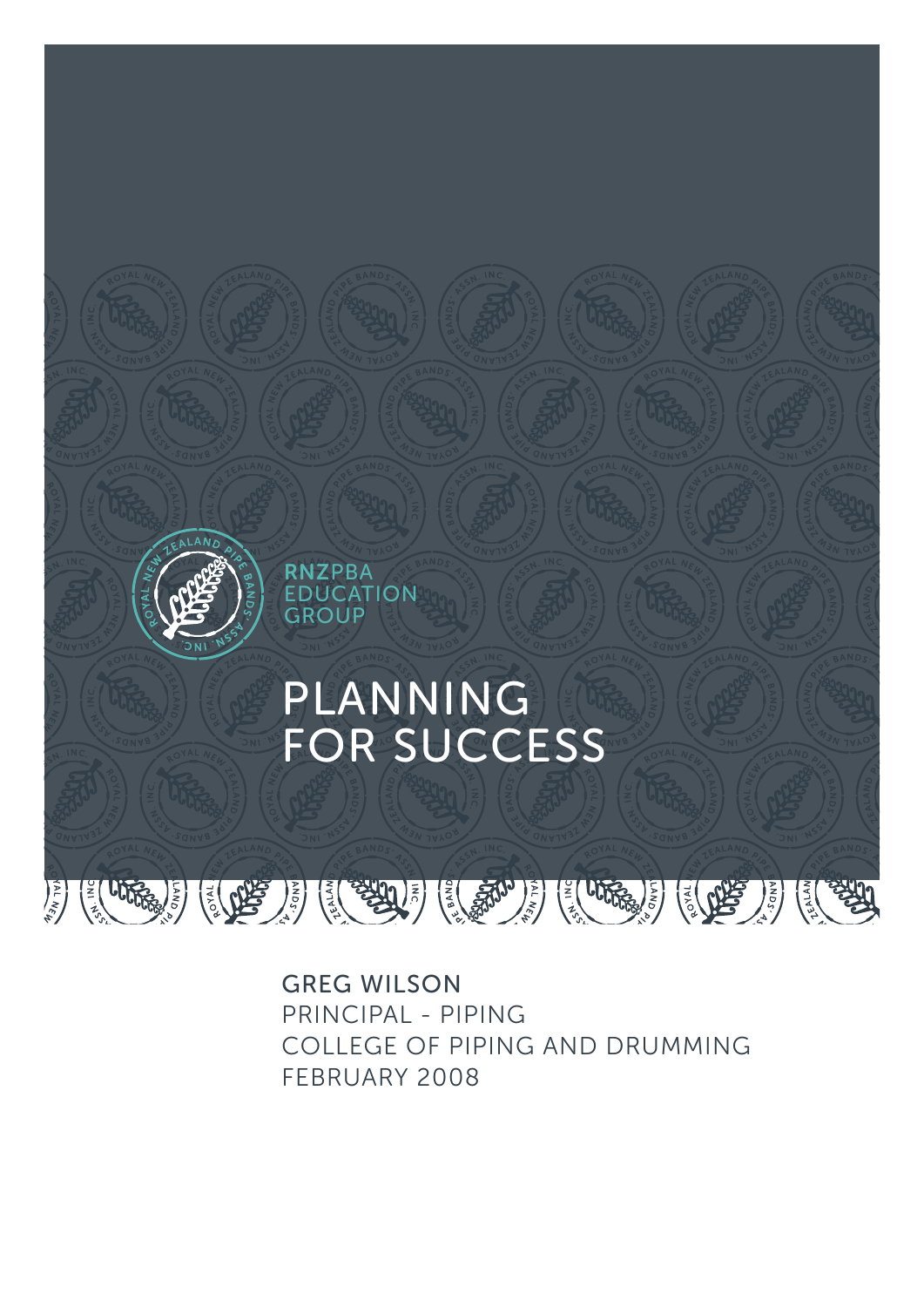# **RNZPBA Tuition Series**

**Presented by Greg Wilson - Principal of the College of Piping** 

## **Planning for Success**

## **Introduction**

We are now at the stage where we have covered a lot of essential elements of running a band. This has largely been in terms of technical aspects. We now have to put all these technical aspect into a planning context so that we can effectively put to good use the knowledge and skills we have acquired. If we fail to plan, then we plan to fail. Let me say that again…..

#### **If we fail to plan, then we plan to fail**

Planning is a vital aspect of running a band and one that many band leaders do not put enough effort into. Bands should be run more as businesses than as an ad hoc part time organisation. If they are run as businesses using well founded and successful business models, it is difficult to see how such a band could fail to achieve any reasonable goals it sets – it will probably even exceed them! What follows is merely my take on planning – there will be many of you out there that have as much or more experience than me in this area – apply this knowledge and skill to the planning process in your band.

Let's get started then.....

#### **VISION STATEMENT**

Before embarking on writing a plan for the band or to developing a mission statement, there must be a clear and universal understanding of the reason the band exists and where it is going. This should come from the senior members of the band and organisation it may belong to (Caledonian Society). These members form the Band Executive – nothing particularly new here.

It is the first task of the Executive to come up with a 3-4 sentence vision statement that is then communicated to the rest of the band. It specifies what the band is all about and sets the direction for further analysis of goals/ objectives/tasks that need to be achieved in order to satisfy the Vision Statement. It could look something like:

*XYZ Pipe Band will be a fine example of a pipe band within our grade. We will present a very positive image of pipe banding to the general public that will promote the pipe band movement in New Zealand and attract new members. We will have a robust tuition programme to cater for new members and to develop existing members. The tuition programme will be key to the long-term survival of the band.* 

Based on this vision statement, we can already see that there will be an emphasis on:

- Performance standard
- The general look of the band
- Tuition programme

The vision statement needs universal acceptance from the band membership – they must all buy into it as everything that follows will be based on the vision for the band.

#### **Pipe Major and Leading Drummer Intent Statements**

Following the agreement and successful selling of the vision, it is timely for the pipe major and leading drummer to formulate a statement of intent for each of their corps and potentially one for the band as a whole. This will be based on and be subordinate to the vision statement. The intent statement should be 2-3 sentences which outlines the basic philosophy of the band leadership. It may look something like:

> *My intent is to improve our musical performance standard through improved technical competence of individuals, and to develop a recruitment and retention programme that will ensure the longevity of the pipe corps. I will also establish and maintain a close liaison relationship with the leading drummer in order to develop the bands ensemble.*

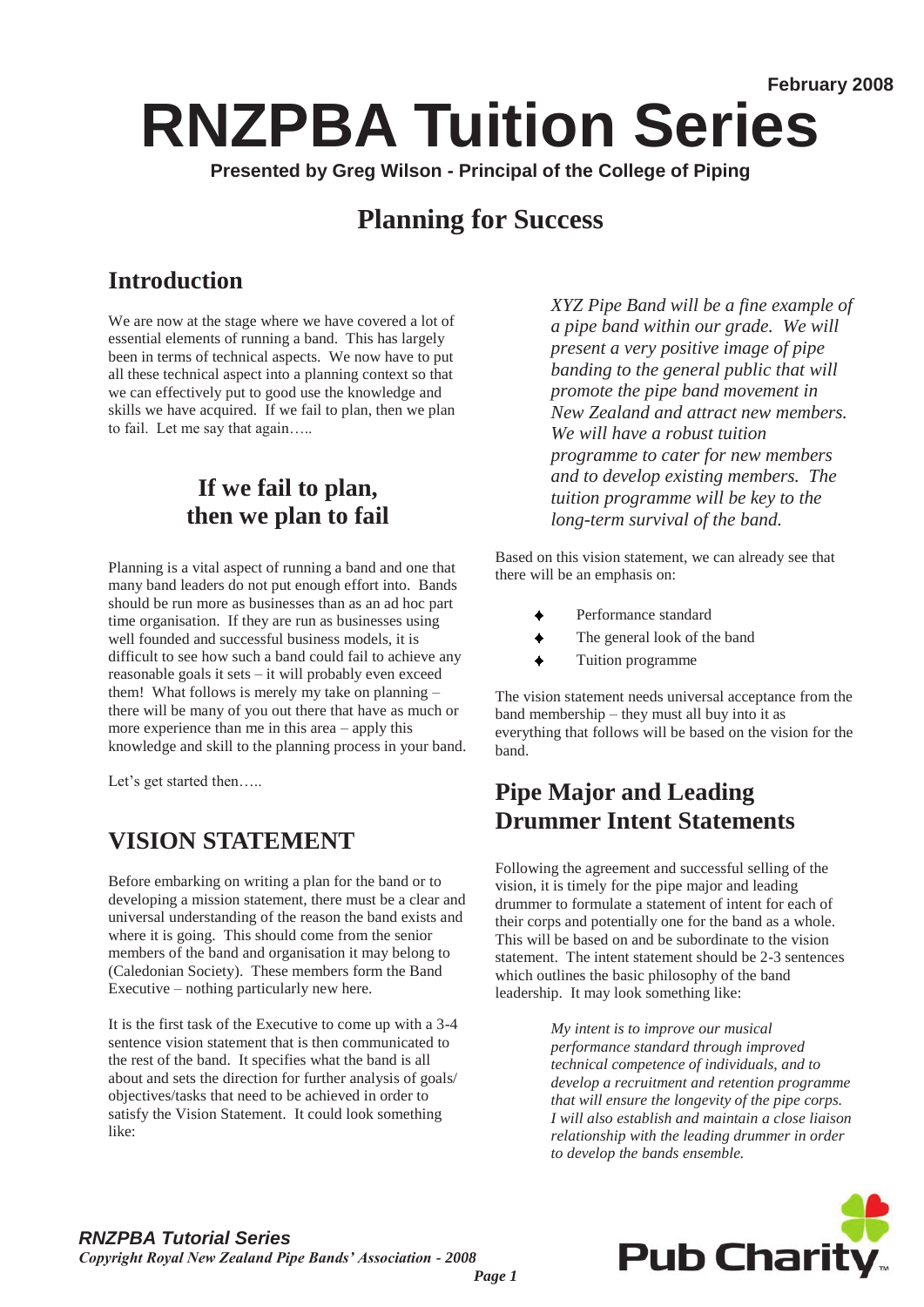*My intent is to improve the standard of the scores we are able to play, to develop tighter integration within the corps, and to develop a recruitment and retention programme that will ensure the longevity of the drum corps. I will also establish and maintain a close liaison relationship with the pipe major in order to develop the bands ensemble.* 

Based on these intent statements, we can clearly see the leadership will be focusing on:

- Individual technical and musical competence
- Tuition programme (learners and existing members)
- Recruitment and retention
- Ensemble
- Longevity of the band

Note here that these statements are in no way prescriptive, and may not suit all bands. There will be other aspects peculiar to individual bands that will be relevant to include in the vision and intent statements. The important aspect here is that we are developing a systematic approach to the management and execution of the bands activities.

### **Goal Setting**

Based on the vision and intent statements, we can now get down to the business of specifying goals that need to be achieved in order for the vision for the band to be realised. Some of these goals can be taken directly from vision and intent statements and some goals will come from a logical thought process of "…….in order to satisfy x in the intent or vision statements, I will also need to do a, b, and c….."

#### *Goals:*

- Improve the sound and musical competence of each section of the band
- Improve the ensemble effect being achieved by the band
- Improve the visual appearance of the band
- Develop a tuition programme for existing membership and new members
- Develop a management structure that can manage and monitor the achievement of objectives
- Develop a financial plan that will support the bands objectives

## **Mission Statement**

At this point, we should take a long hard look at the goals set and decide which one or two of them are the most essential goals. These will form the bulk of your bands Mission Statement. For me, I would identify Goal 1 and Goal 4 above as my essential goals. The other goals are also important, but are perhaps subordinate to the achievement of the essential goals identified. They will still need careful consideration and planning to ensure they are achieved. Based on this, I can now develop my first crack at the bands Mission Statement. It should consist broadly of the following parts: What, Where, When and Why. What are we going to do, where and when do we have to do it, and why are we doing it. Once the band membership understand all parts of the Mission statement, they will have a very good understanding of the bands direction and what will be expected of them.

In this case, the bands mission statement could read something like:

**Xyz pipe band is to improve the sound and musical competence of each section of the band and develop a tuition programme for existing membership and new members, in order to present a first rate example of a pipe band of our grade to the pipe band movement and the wider public audience.**

#### **Constraints/Freedoms**

The next step is to look at any constraints and freedoms that we have that are relevant to the achievement of our goals. Many of these will be common to all bands, but there will be some that are peculiar to individual bands only, depending on their structure, financial position etc. This section is really a mind-clearing exercise and reality check that will inform the achievement of the goals identified. For example, if one of our goals is to "*re-equip the band with new uniforms, drums and pipe chanters"* we will need significant funds to achieve it. One of the constraints that we may have identified is funding (the level/amount of which is also identified). Depending on the financial position, we may be in a poor position to achieve this goal. Therefore, if the goal is to be achieved, a significant effort needs to be put into fund raising activities.

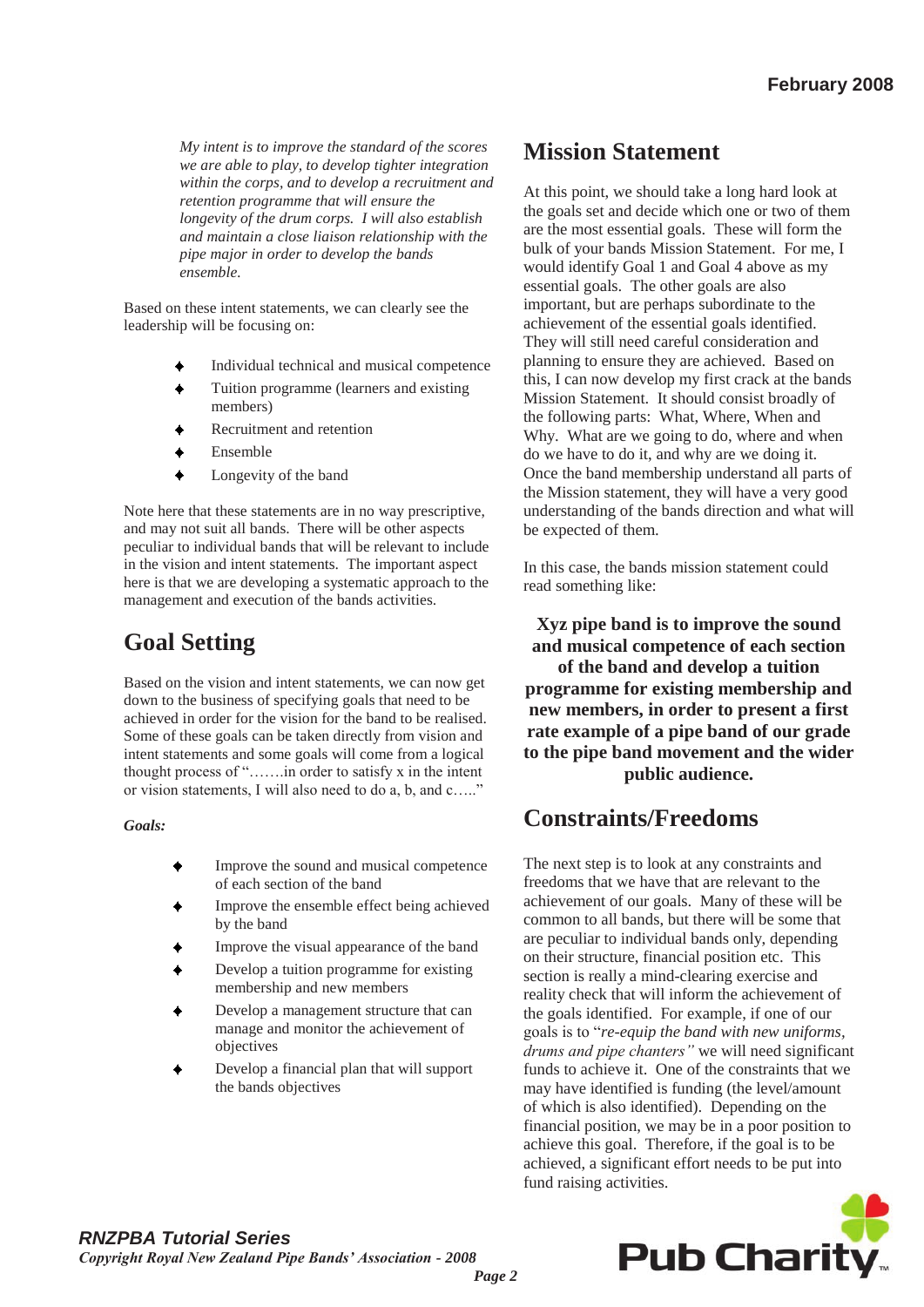#### *Constraint Examples:*

Time:

members can only devote their time to one practice per week

members can generally attend practices for 2  $-2\frac{1}{2}$  hours

there is only *x* number of weeks/rehearsals until our next performance/competition etc

Resources:

We only have *x* number of chanters/drums We only have *x* amount of funding to spend on reeds/drum heads/chanters etc We only have *x* number of kilts etc We do not have a good band rehearsal facility

#### *Freedom Examples:*

Rehearsal/Practice frequency and duration Content of each rehearsal Varied sources of funding When, Where, and How we do things What reeds, chanters, drums to use

These constraints and freedoms are perhaps best summarised in a table like that below, so that when either a constraint of freedom is identified, we are also identifying what effect it will have on the achievement of the bands goals and what we can do about it.

| <b>Freedom/Constraint</b>                                           | <b>Deduction/Action</b>                                                                                                                                |
|---------------------------------------------------------------------|--------------------------------------------------------------------------------------------------------------------------------------------------------|
| Members can only attend rehearsal once each<br>week                 | Need to maximise rehearsal time with a well<br>thought out rehearsal schedule with detailed<br>thought has to what is covered during each<br>rehearsal |
|                                                                     | Need to institute a system of developing<br>players outside of band rehearsal time                                                                     |
|                                                                     | Need to maximise players enjoyment of<br>rehearaals to motivate them to practice more in<br>their own time                                             |
| Can include whatever we like within each weekly<br>rehearsal period | need to have a co-ordinated plan for each<br>rehearsal that maximises the progress of the<br>group towards its objectives                              |
|                                                                     | the co-ordinated plan needs to culminate with<br>the contesting season where the band is<br>performing at its peak                                     |
| Etc, etc                                                            |                                                                                                                                                        |

#### **Critical Information Requirements**

Under this heading, we need to think about the unknowns and list them. If they are clearly identified and written down, there is much more chance that they will be addressed. Such information requirements may be:

- 1. What finances are available?
- 2. How many players will are available?
- 3. What is the ability of each player?
- 4. When are the contests during the year?
- 5. What rehearsal facilities do we require?
- 6. What are the bands parade commitments?
- 7. What is the state of the instrument set-up?
- 8. etc, etc

The answers to these questions will help in forming the plan of action under the relevant sections in the overall plan for the band.



#### *RNZPBA Tutorial Series*

*Copyright Royal New Zealand Pipe Bands' Association - 2008*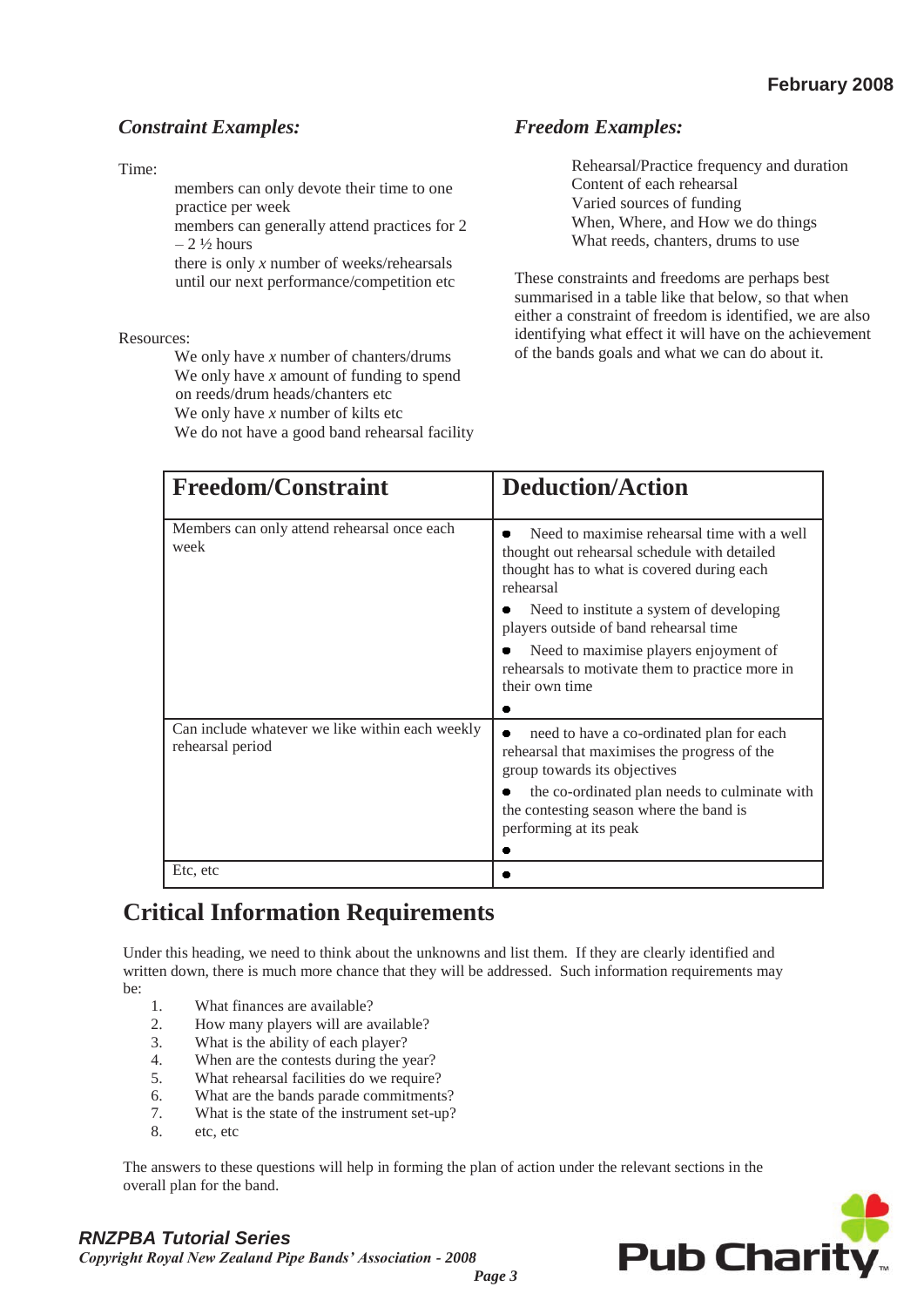## **Setting Objectives for Each Goal**

The next step is the setting of objectives for each goal identified and to establish what the key performance indicators (KPI) will be to help us measure our progress towards those objectives, and therefore goals. Again, a tabular format like that below is a good way of recording and collating our thoughts:

| Goal                                                                       | Objective                                                                        | <b>KPI</b>                                                                                                                                                                                                                     |
|----------------------------------------------------------------------------|----------------------------------------------------------------------------------|--------------------------------------------------------------------------------------------------------------------------------------------------------------------------------------------------------------------------------|
| Improve the sound and musical<br>competence of each section of<br>the band | develop the sound of each<br>individuals instrument                              | each individual able to tune<br>their own instrument to a high<br>level<br>minimal time spent during band<br>rehearsal on instrument setup/<br>maintenance                                                                     |
|                                                                            | develop technical<br>competence of each individual                               | each member receiving<br>regular individual tuition<br>individuals sitting and<br>gaining high passes in the<br>RNZPBA College of Piping and<br>Drumming certification<br>programme                                            |
|                                                                            | to perform to the bands<br>٠<br>potential at Provincial and<br>National contests | a contest day routine<br>٠<br>established<br>full attendances at band<br>rehearsals during the year<br>rehearse the contest day routine                                                                                        |
|                                                                            | To maintain the<br>٠<br>membership of the band                                   | 12 Pipers<br>٠<br>4 side drummers<br>٠<br>2 tenor drummers<br>۰<br>1 bass drummer<br>Established and working<br>tuition programme<br>10 learner pipers<br>٠<br>10 learner drummers<br>٠                                        |
| Improve the ensemble effect<br>being achieved by the band                  | Achieve very good<br>٠<br>integration within each section<br>of the band         | Members receiving regular<br>individual tuition<br>Members focussed on playing<br>٠<br>together and communicating with<br>players either side of them<br>Members learning the tunes<br>accurately and within timeframes<br>set |
|                                                                            | Drum scores sympathetic to<br>٠<br>the melody                                    | Continuous communication<br>between pipe major and leading<br>drummer<br>Outside feedback on the effect<br>of the drum scores sought and<br>received                                                                           |

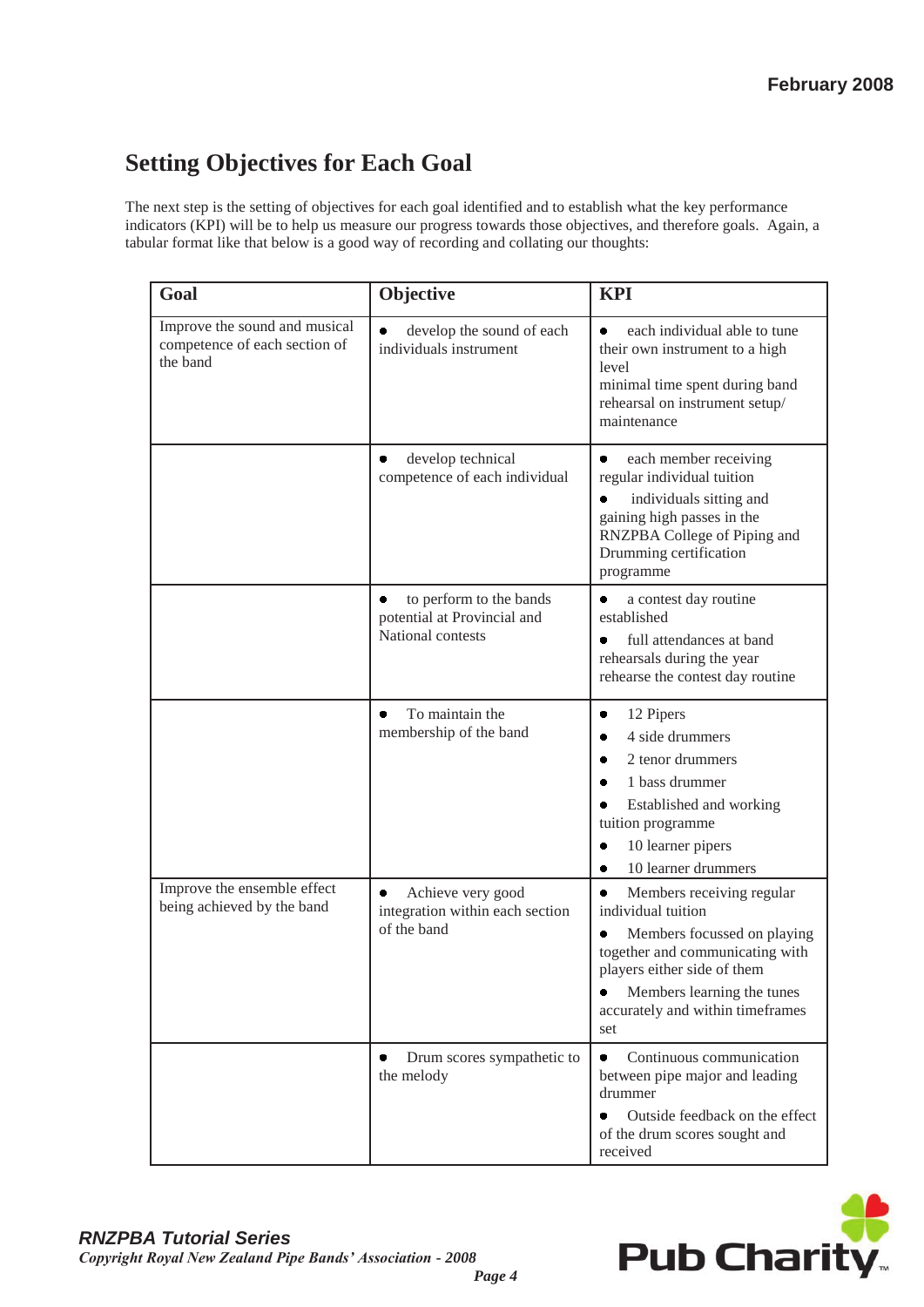……and so on. A good deal of attention paid to this section will pay dividends time and time again during the year as all the bases will have been covered and nothing will have been left to chance.

#### **Restate the Bands Mission**

After having gone through the steps above, it may be necessary to amend the mission that we came up with earlier. Given the detail we have gone to in the setting of objectives and identifying key performance indicators, we may have found ourselves doing things that do not reflect our initial mission statement . If we have thought about our bands goals carefully, it is unlikely that the content or intent of the mission will have changed. But if we feel the need to modify the mission, now is the time.

#### **The Plan**

We can now use the information established above and formulate a plan to achieve everything. I will not cover the detail of the plan in this tutorial, however it will be useful to identify the main areas that we need to plan for. There are a number of ways to think about this, however the main headings of the plan could be:

| <b>Main Area</b> | Broken down into                | Further broken down             |
|------------------|---------------------------------|---------------------------------|
| Sound            | Pipes                           | Volume                          |
|                  |                                 | Tone                            |
|                  |                                 | Pitch                           |
|                  |                                 | Steadiness                      |
|                  |                                 | Ensemble effect with drum corps |
|                  |                                 | .etc.                           |
|                  | Drums                           | Volume                          |
|                  |                                 | Tone                            |
|                  |                                 | Pitch                           |
|                  |                                 | Mid section                     |
|                  |                                 | Ensemble effect with pipe corps |
| Music            | <b>MSR</b>                      | <b>Technical Difficulty</b>     |
|                  |                                 | Melodic Line                    |
|                  |                                 | <b>Breaks</b>                   |
|                  |                                 | Percussion effect               |
|                  | Medley                          | Melodic Line                    |
|                  |                                 | Effective introductory tune     |
|                  |                                 | <b>Breaks</b>                   |
|                  |                                 | Harmony                         |
|                  |                                 | Percussion effect               |
|                  | <b>Street March</b>             | etc                             |
|                  | Display                         |                                 |
| Membership       | <b>Retention of Members</b>     |                                 |
|                  | Recruitment                     |                                 |
|                  | Development of new and existing |                                 |
|                  | players                         |                                 |
| Finances         | Running Costs                   | Reeds                           |
|                  |                                 | Top/bottom heads                |
|                  |                                 | <b>Bags</b>                     |
|                  |                                 | Sticks, etc                     |
|                  | <b>Contest Costs</b>            | Travel                          |
|                  |                                 | Accommodation                   |
|                  | Capital Costs                   | New Chanters                    |
|                  |                                 | New Drums                       |
|                  |                                 | New Band Rooms (!)              |
| Etc              |                                 |                                 |